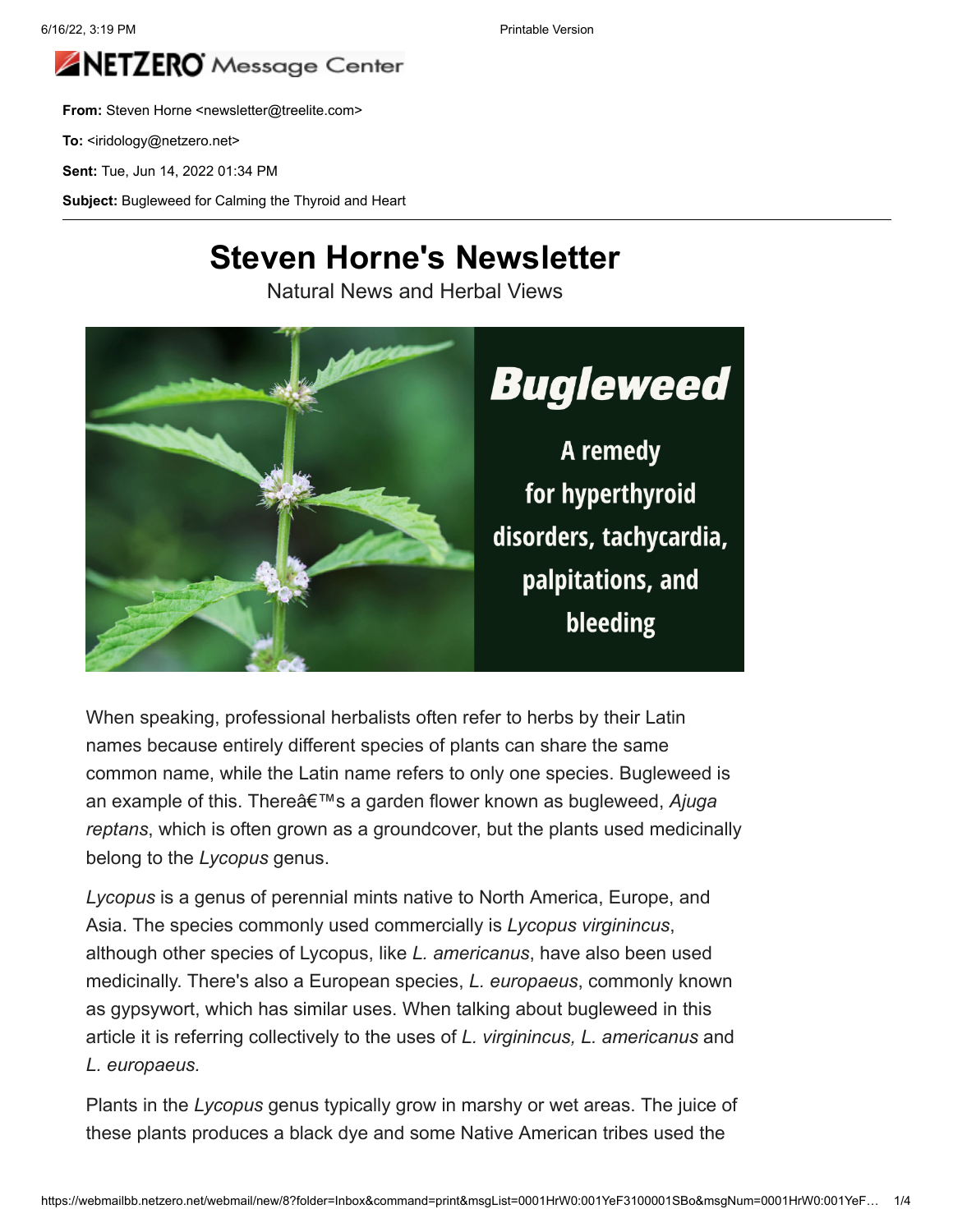starchy rhizomes as a food source. They are generally bitter, sedative, and hemostatic.

# **Hyperthyroid Remedy**

Bugleweed is widely used in modern herbalism to calm a hyperactive thyroid. I think of the thyroid as being the gas pedal of metabolism. When the thyroid is low, metabolism is slow, typically resulting in fatigue, cold extremities, and weight gain. Conversely, when the thyroid is running high, metabolism is overstimulated. The person tends to lose weight, often experiences tachycardia (rapid heartbeat) and palpitations, and becomes high-strung, nervous, and restless.



Bugleweed is used to regulate a hyperactive thyroid gland because it contains compounds that bind to receptors for TSH (thyroid-stimulating hormone) thus reducing stimulation to the thyroid and lowering the output of thyroid hormones. It also helps to prevent antibodies from attaching to the thyroid, which is helpful in Grave's Disease, an autoimmune hypothyroid condition. In addition, it helps to slow the pulse and normalize heart rate, reducing tachycardia and palpitation.

Typically, lâ $\epsilon$ <sup> $\mathsf{m}$ </sup>ve used it as part of a formula, which also contains lemon balm and motherwort. Lemon balm also lowers the output of thyroid hormones and calms the nervous system, while motherwort helps reduce rapid heartbeat and palpitations. This isn't a cure for hyperthyroid, but it is certainly helpful for reducing symptoms while one works on the underlying causes of the hyperthyroid condition.

# **Emotional Indications**

Matthew Wood offers some mental and emotional indications for bugleweed that match the personality traits of people with hyperthyroidism. Cartoon characters that have their eyes pop out in shock probably could use some bugleweed. Bulging eyes is one of the indications of hyperthyroid, but it is also an indication of a high state of shock or nervousness.

Matthew Wood says a person who needs bugleweed is fearful and driven, like an animal being hunted. Their eyes are wide, open, and staring. They are unable to relax, which makes it difficult to sleep. Michael Moore says that *L. americanus* is a strong but not druggy sedative, meaning it produces few other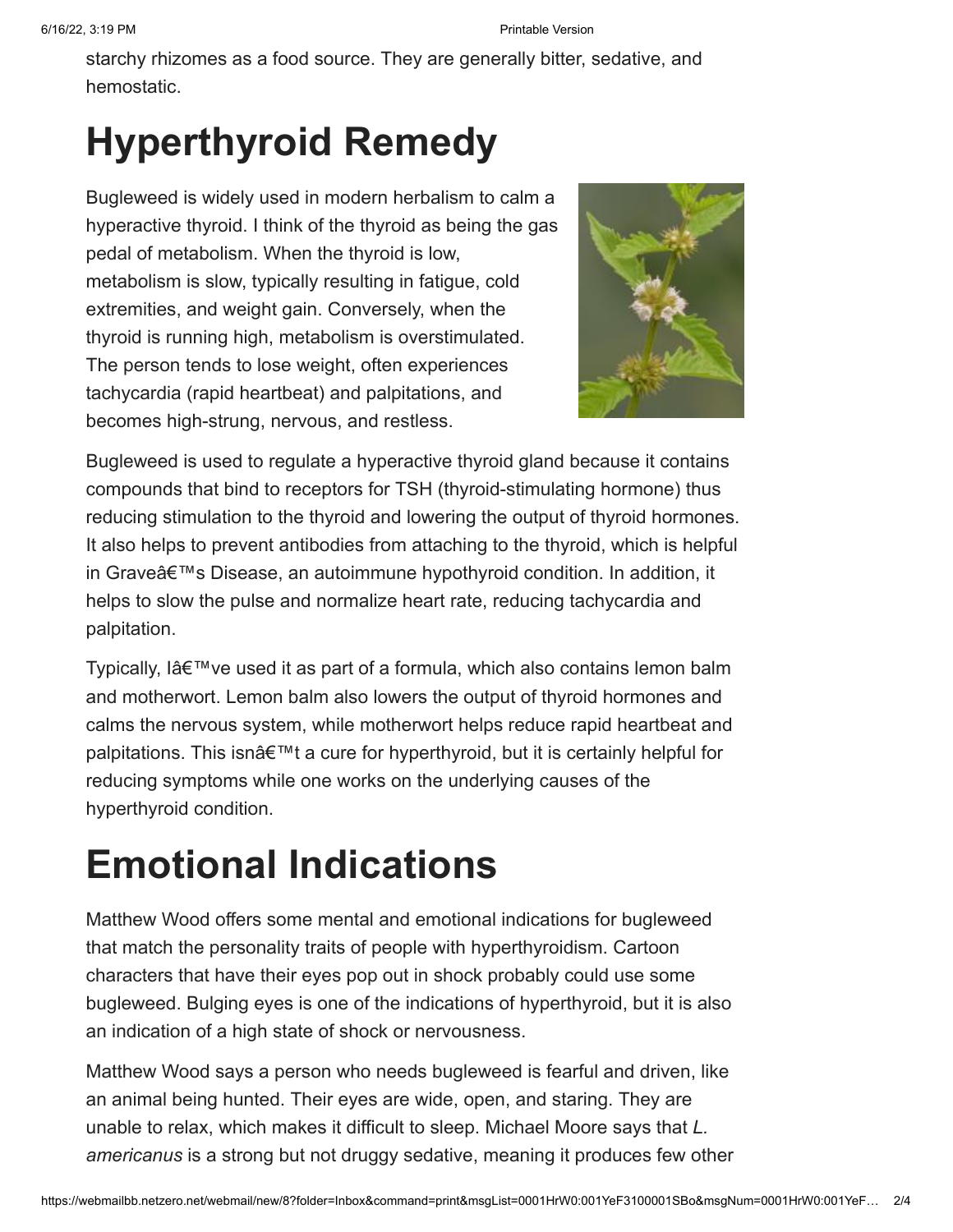symptoms besides relaxation. Like many mints it appears to act primarily through the nervous system, having a relaxing influence on the heart, blood vessels, lungs, and digestion.

I think that a person $\hat{\mathbf{a}} \in \mathbb{M}$ s personality and emotional state tend to contribute to the development of the diseases to which they are prone. A restless, driven personality is more likely to develop hyperthyroidism as they are always nervous and pushing themselves. With its sedative action, bugleweed can help anyone who is like this, even if they haven't developed hyperthyroid.

### **Other Uses**

Bugleweed is helpful for controlling bleeding. It can be used to help control nosebleeds, heavy menstrual bleeding, bleeding hemorrhoids, and so forth. It can also be used topically for injuries and snakebites.

Bugleweed also has an affinity for the lungs. It has been used to treat coughs and many other respiratory ailments such as tuberculosis, bronchitis, and asthma. Bugleweed also appears to aid cardiopulmonary circulation.



Besides reducing rapid heart rate and reducing irregularity, bugleweed also aids circulation in the capillaries. Matthew Wood also reports it's helpful for damage to the heart from scarlet fever. And Michael Moore says it can also help nervous indigestion, similar to hops.

In using bugleweed, the fresh plant works best, as the dried herb is less potent. So, it's best if you can make or purchase a tincture made from the fresh herb, harvested just before or right after it starts to bloom.



*Copyright © 2022 Kether-One, INC dba StevenHorne.com, All rights reserved.* You signed up to receive emails from me.

> **Our mailing address is:** Kether-One, INC dba StevenHorne.com